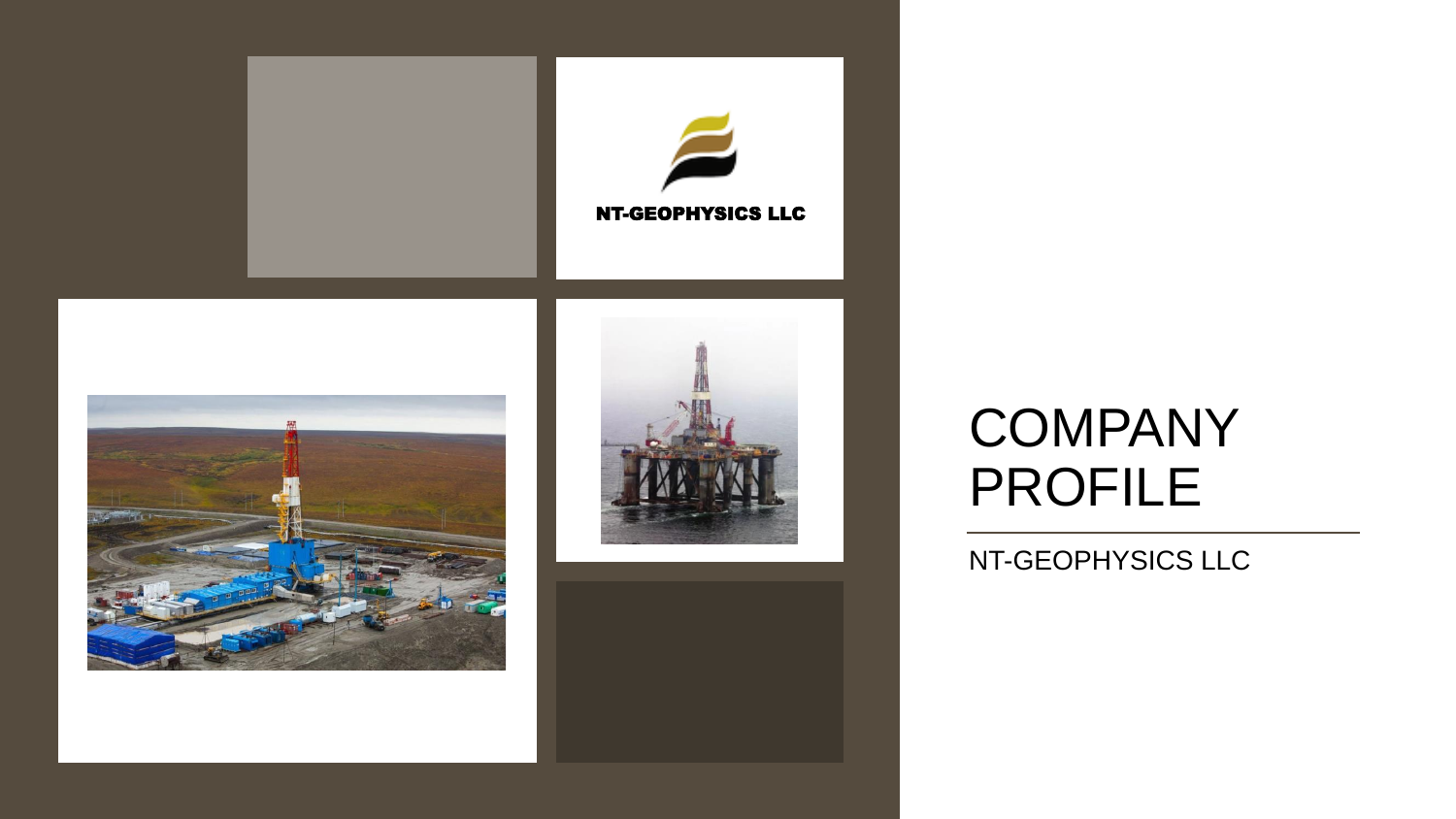# **NT-GEOPHYSICS LLC AT A GLANCE**

NT-Geophysics LLC was founded in 2012. The company provides a wide range of services and technological solutions for the oil and gas industry.

Our mission is to take to the new technological level for the such areas as geological, geochemical and technological well research, assessment and forecasting of pore pressures, and expert services for the analysis of accidents and complications that arise during the drilling process.

Our team has extensive on-site experience in the oil&gas fields of the world.



The Company has been a partner to global service and technology companies for over 7 years. The company has implemented projects for partners such as:

- □ …LUKOIL-Kaliningradmorneft LLC
- Halliburton International GMBH
- **D** Weatherford LLC
- □ Baker Hughes JSC
- □ Gazprom
- □ and etc…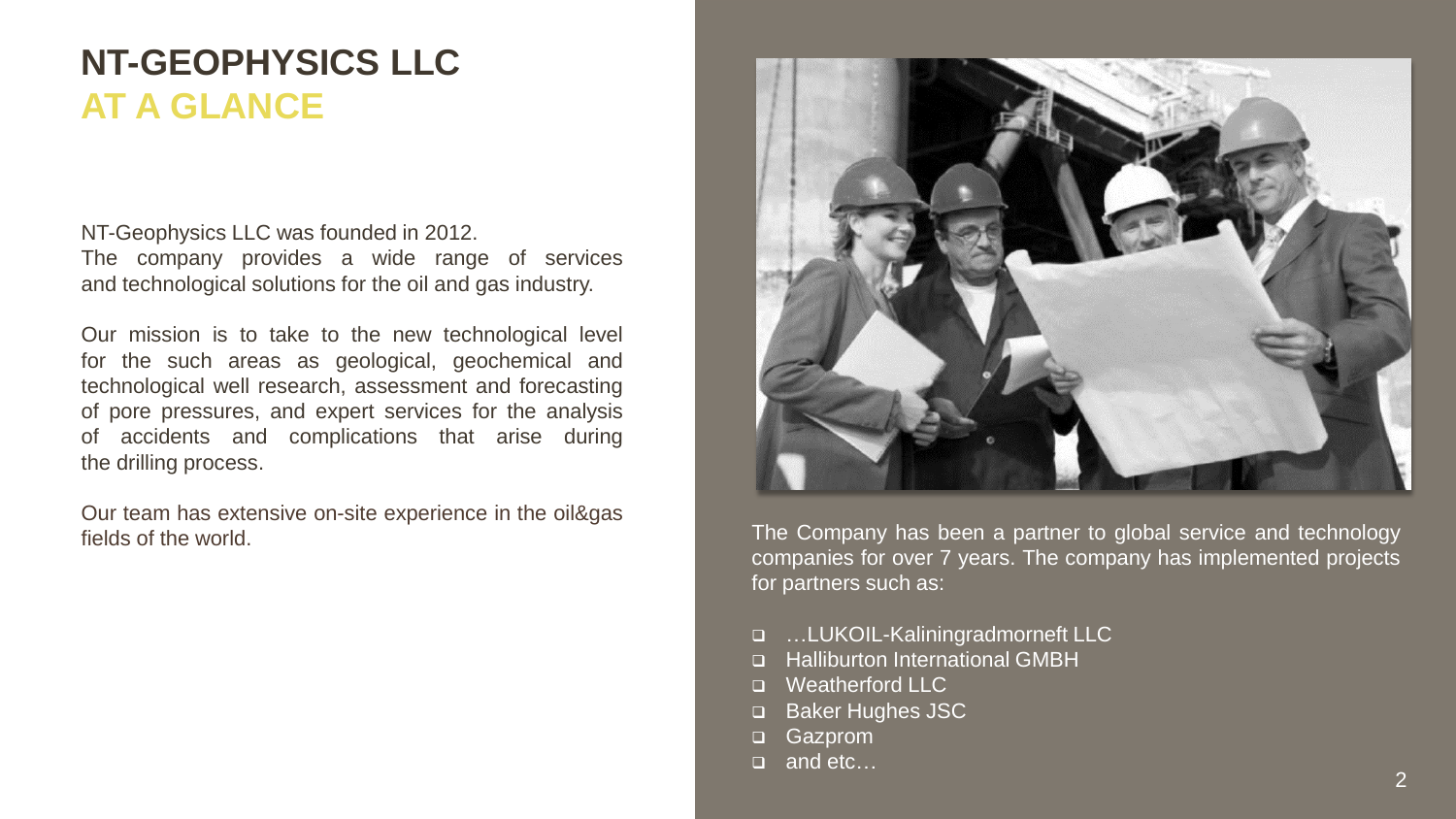### **NT-GEOPHYSICS LLC PRODUSCTS & SERVICES**

- □ Comprehensive supervision of hydraulic fracturing projects;
- □ Execution of engineering calculations for the design and analysis of hydraulic fracturing;
- □ Geological, technological, geochemical assessments and research during the well drilling process;
- Assessment of pore pressures and prediction of AVPD;
- □ Remote monitoring and control;
- □ Quality monitoring and control procedures during the well construction process;
- □ Technical and technological solutions in the field of EC&I and video surveillance;
- □ Expert services and analysis of accidents and complications during the well drilling process.



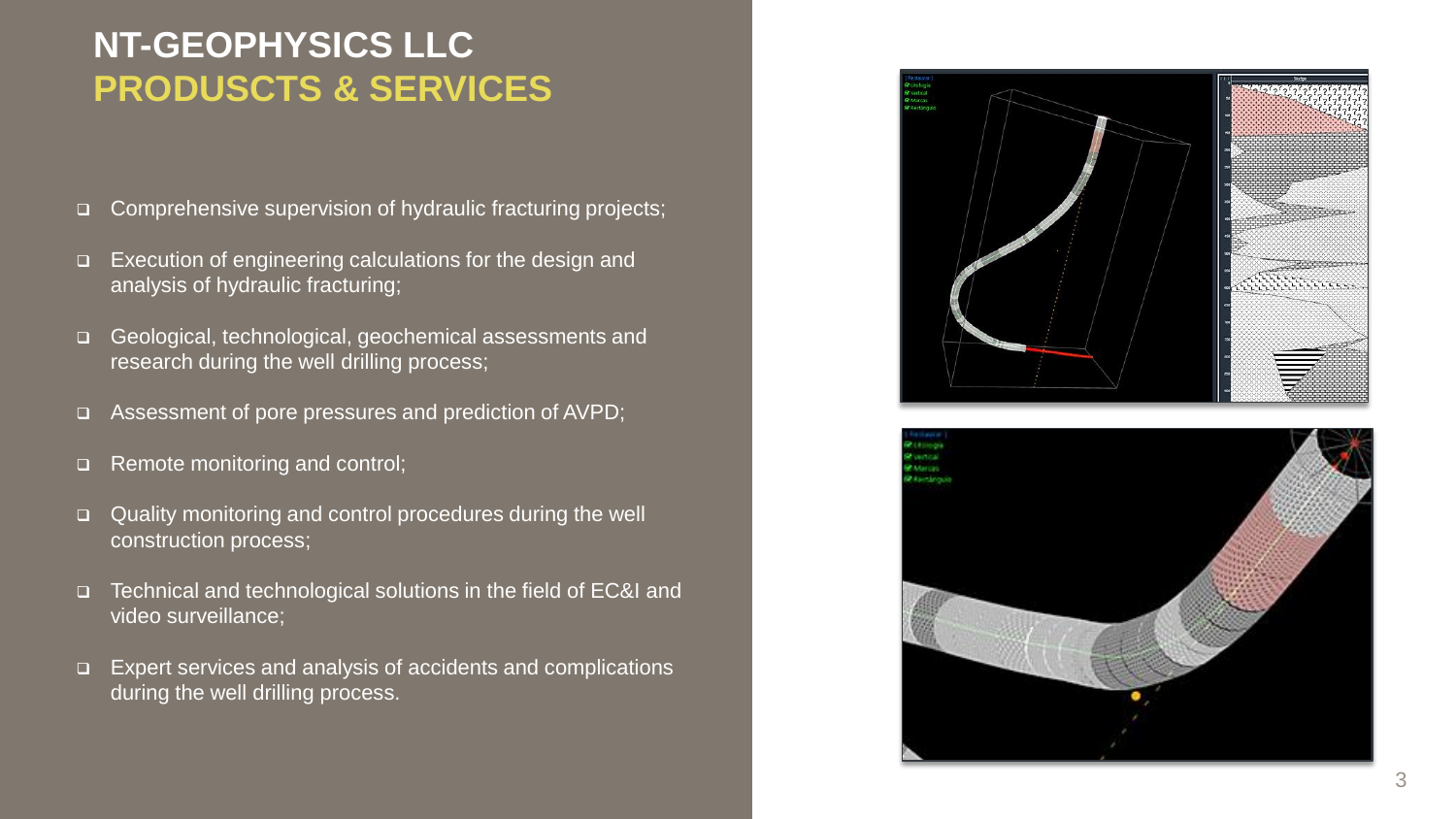# **NT-GEOPHYSICS LLC EXPERIENCE AND ADVANTEGES**



#### **Our experience**

Our team has extensive on-site experience in the oil & gas fields of the world.

We provided geological and technological research during the construction of prospecting and appraisal wells on the shelf.

There are successfully completed projects…

- □ …on the Caspian Sea (Rakushechnoye field)
- □ Baltic Sea (D2, D18, D33 areas)
- Sea of Okhotsk (Pervoocherednaya-1 well).







National University of Science and Technology



#### **Our advantages**

We cooperate with leading Russian Universities in the field of new drilling technologies and well construction control technologies.

Our partners are Gubkin Russian State University of Oil and Gas, National University of Science and Technology "MISIS", Bauman Moscow State Technical University, Astrakhan State University.

Our partners in the development of EC&I systems are CJSC Moscow Design Bureau of Oil and Gas Instrumentation "Oreol", LLC "CB Promobespechenie ".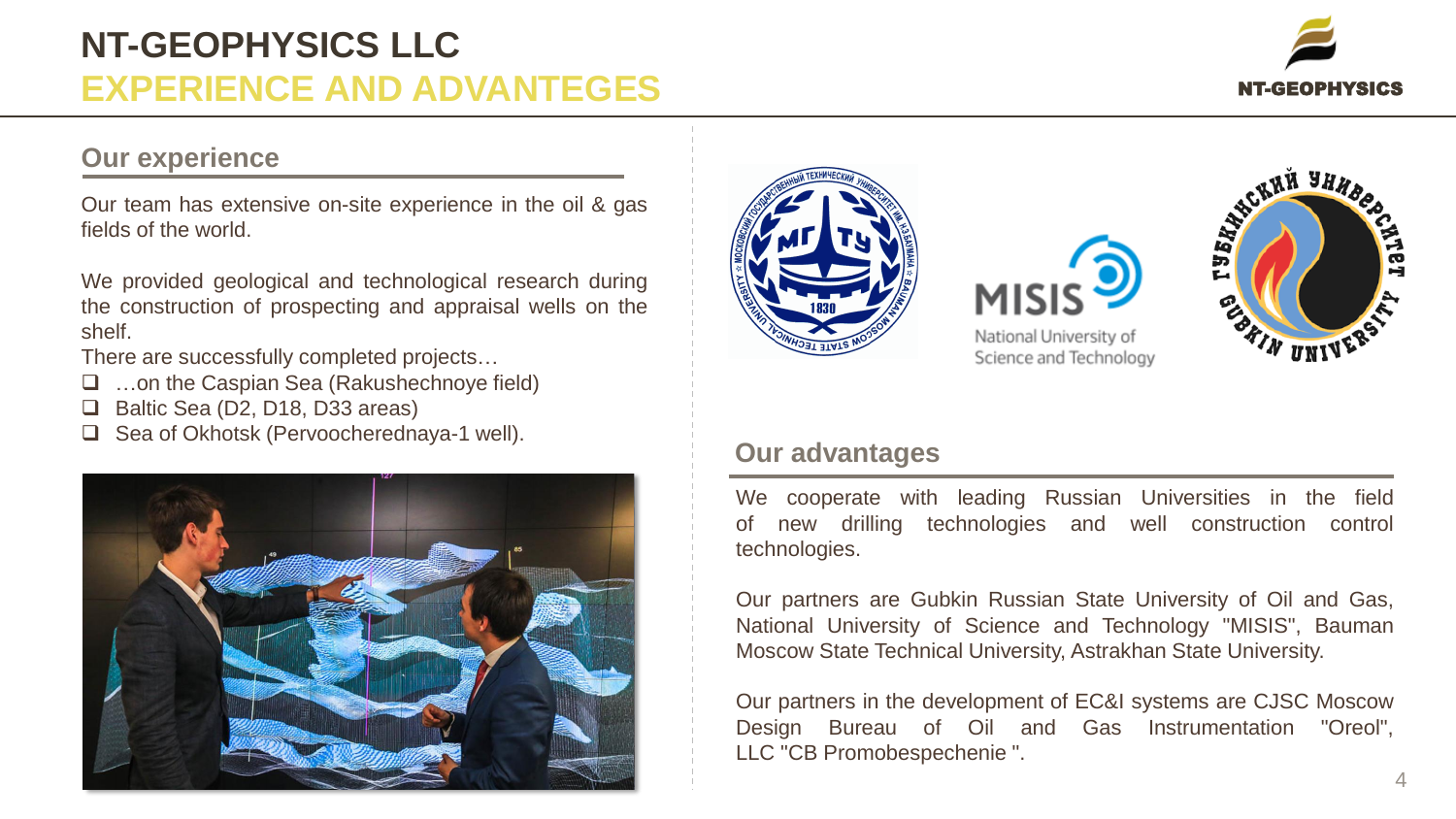### **NT-GEOPHYSICS LLC GEOGRAPHY OF OUR PROJECTS**